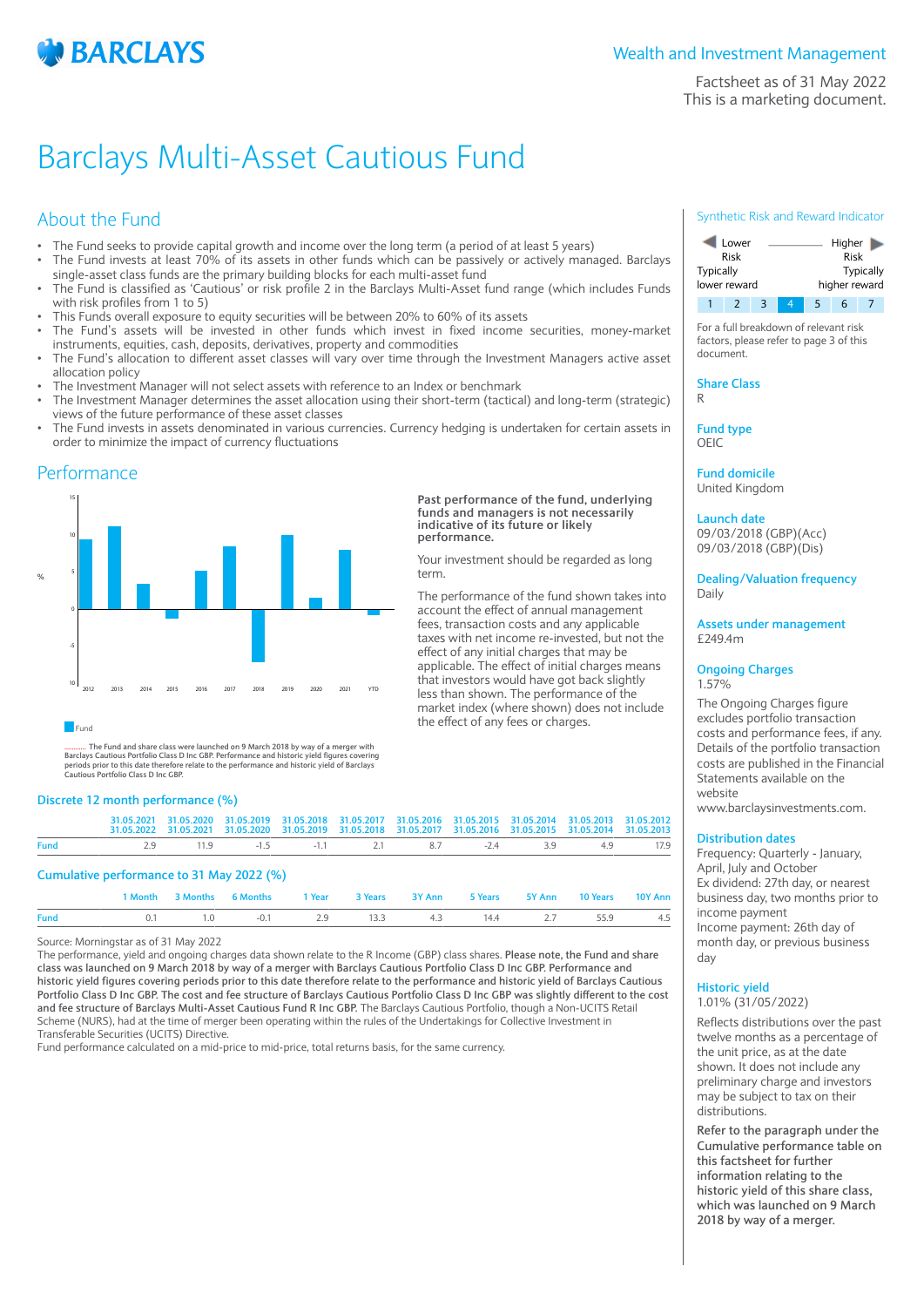

Factsheet as of 31 May 2022 This is a marketing document.

# Barclays Multi-Asset Cautious Fund

## Asset Allocation

| <b>Asset Class</b>                 | Strategic Asset Allocation (%) | <b>Tactical Tilts</b> | Portfolio (%) |
|------------------------------------|--------------------------------|-----------------------|---------------|
| Cash & Short Maturity Bonds        | 5.0                            | <b>Neutral</b>        | 3.7           |
| Developed Government Bonds         | 10.0                           | <b>Neutral</b>        | 10.3          |
| Investment Grade Bonds             | 12.0                           | <b>Neutral</b>        | 11.9          |
| High Yield & Emerging Market Bonds | 11.0                           | <b>Neutral</b>        | 10.9          |
| Developed Markets Equities         | 23.0                           | Overweight            | 26.2          |
| <b>Emerging Markets Equities</b>   | 7.0                            | <b>Underweight</b>    | 4.7           |
| Commodities                        | 9.0                            | <b>Neutral</b>        | 9.6           |
| Alternative Trading Strategies     | 23.0                           | <b>Neutral</b>        | 22.8          |
|                                    |                                |                       |               |

Source: Morningstar

# Portfolio Holdings

| 9.2%                                             | <b>BlackRock Global Event Driven Fund</b>                                                                                                                   | 4.7 <sup>0</sup>                               |
|--------------------------------------------------|-------------------------------------------------------------------------------------------------------------------------------------------------------------|------------------------------------------------|
| 9.2%                                             | Janus Henderson UK Absolute Return Fund                                                                                                                     | 4.3 <sup>°</sup>                               |
| 7.7%                                             | <b>GlobalAccess US Equity Fund</b>                                                                                                                          | $3.8^{\circ}$                                  |
| 40.0%<br>30.0%<br>30.0%<br>7.5%                  | Ceredex Value Advisors<br>T Rowe Price<br>AllianceBernstein<br><b>GlobalAccess Global Corporate Bond</b>                                                    | $3.6^\circ$<br>60.0<br>40 <sub>c</sub>         |
| 50.0%<br>50.0%<br>6.2%                           | Wellington<br>PIMCO<br><b>GlobalAccess Global Government Bond</b>                                                                                           | 2.1 <sup>c</sup><br>30.0                       |
| 100.0%<br>5.5%                                   | PIMCO<br><b>GlobalAccess Emerging Market Equity</b>                                                                                                         | 70.C<br>$2.0^\circ$<br>45.0                    |
| 20.0%<br>4.0%<br>10.0%<br>46.0%<br>20.0%<br>5.2% | Arrowstreet<br><b>ARX Investimentos</b><br>Pzena Investment Management<br>Schroders<br><b>NS Partners</b><br><b>GlobalAccess Global Short Duration Bond</b> | 35.0<br>20.0<br>$2.0^{\circ}$<br>35.0<br>35.0  |
| 100.0%<br>5.1%                                   | <b>T Rowe Price</b><br>Barclays UK Alpha Fund                                                                                                               | 30 <sub>c</sub><br>$2.0^\circ$<br>15.0<br>35.0 |
| 25.0%<br>15.0%<br>15.0%<br>25.0%<br>20.0%        | JP Morgan<br>Jupiter<br>Majedie<br>Liontrust<br>Polar Capital                                                                                               | 50 <sub>c</sub><br>15.2                        |
| 4.8%                                             | L&G Multi-Strategy Enhanced<br>Commodities UCITS ETF                                                                                                        |                                                |

| 4.7%           | Modified Strategy Bloomberg Commodity<br>Index TR |
|----------------|---------------------------------------------------|
| 4.3%           | Man AHI Trend Alternative                         |
| 3.8%           | PIMCO Global Real Return Fund                     |
| 3.6%           | GlobalAccess Global High Yield Bond               |
| 60.0%<br>40.0% | Nomura<br>Oaktree                                 |
| 7.1%           | <b>GlobalAccess Emerging Market Debt</b>          |
|                |                                                   |
| 30.0%          | Lazard Asset Management                           |
| 70.0%          | Wellington                                        |
| 2.0%           | <b>GlobalAccess US Small and Mid Cap Equity</b>   |
|                |                                                   |
| 45.0%          | Wellington                                        |
| 35.0%          | Kennedy Capital                                   |
| 20.0%          | The London Company                                |
| 2.0%           | GlobalAccess Europe (ex-UK) Alpha                 |
| 35.0%          | Allianz Global Investors                          |
| 35.0%          | Invesco                                           |
| 30.0%          | <b>BlackRock</b>                                  |
| 2.0%           | GlobalAccess Asia Pacific (ex-Japan)              |
|                |                                                   |
| 15.0%          | Fidelity                                          |
| 35.0%          | <b>Federated Hermes</b>                           |
| 50.0%          | Schroders                                         |
| 15.2%          | Other                                             |
|                |                                                   |

Source: Barclays and Northern Trust

'Other' includes cash and futures positions. Be aware, funds investing in overseas securities are exposed to currency exchange risks

### **Price** £1.11 (31/05/2022)(GBP)(Acc) £1.04 (31/05/2022)(GBP)(Dis)

**Holdings** 39

**ISA allowable?** Yes

**SIPP allowable?** Yes

**Sedol code** BD93ZC7 (GBP)(Acc) BD93ZB6 (GBP)(Dis)

## **ISIN code**

GB00BD93ZC79 (GBP)(Acc) GB00BD93ZB62 (GBP)(Dis)

## **Bloomberg code**

BAMACRA:LN (GBP)(Acc) BAMACRI:LN (GBP)(Dis)

**Management Company** Barclays Asset Management

Limited

## **Depositary**

Northern Trust Investor Services Limited

## **Investment Manager**

Barclays Investment Solutions Limited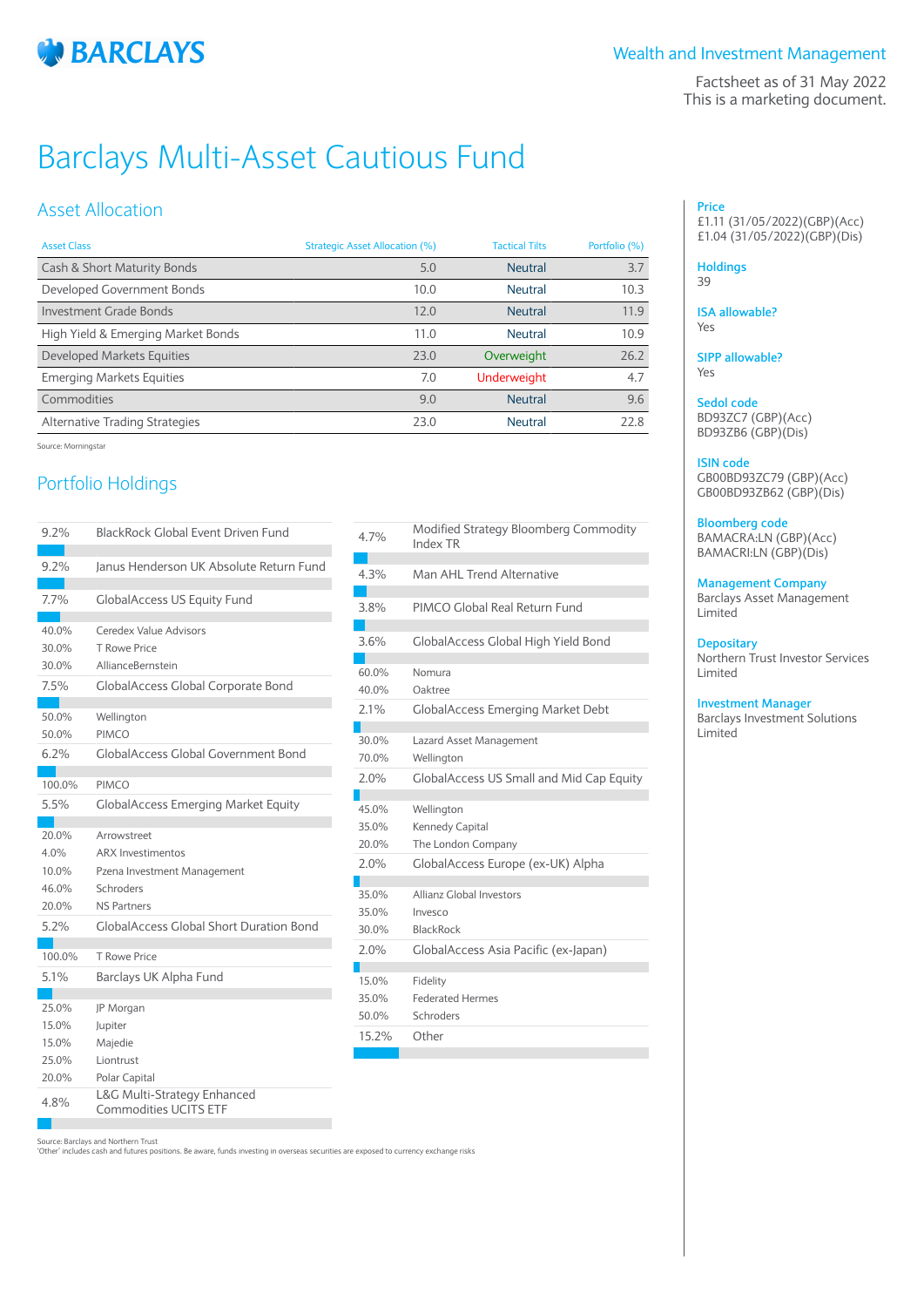

Factsheet as of 31 May 2022 This is a marketing document.

# Barclays Multi-Asset Cautious Fund

## Risk Factors

## Charges to Capital

These funds take part or all of the annual management charges from capital rather than the income generated by the fund, increasing the potential for the capital value of your investment to be eroded.

### Derivative Exposure

The fund invests in derivatives as part of its investment strategy, over and above their use for Efficient Portfolio Management (EPM). Investors should be aware that the use of these instruments can, under certain circumstances, increase the volatility and risk profile of the Fund beyond that expected of a fund that only invests in equities. The fund may also be exposed to the risk that the company issuing the derivative may not honour their obligations which in turn could lead to losses arising.

### Emerging Markets

Emerging markets are generally less well regulated than the UK and it can sometimes be difficult to buy and sell investments in these areas. There is also an increased chance of political and economic instability and so these funds carry higher risks than those investing in larger, more established markets.

#### Exchange Rate

The value of investments and any income from them may decrease or increase as a result of changes in exchange rates between currencies.

### High Yield Bonds

These funds invest in high yield bonds, which carry a greater risk of default than investment grade corporate bonds. Economic conditions will also have a greater effect on their price.

## Long Term Investments

Stock market investments should be regarded as long term investments.

#### Smaller Companies

These funds invest in smaller companies, which are more volatile and sometimes more difficult to trade than larger companies.

### Value of Investments

The value of investments and the income you receive from them can fall as well as rise.

### Inflation

Inflation will reduce the real value of your investments in future.

### Returns are not guaranteed

What you receive when you sell your investment is not guaranteed, it depends on how your investments perform.

#### Taxation and tax relief

Levels of taxation and tax relief are subject to change.